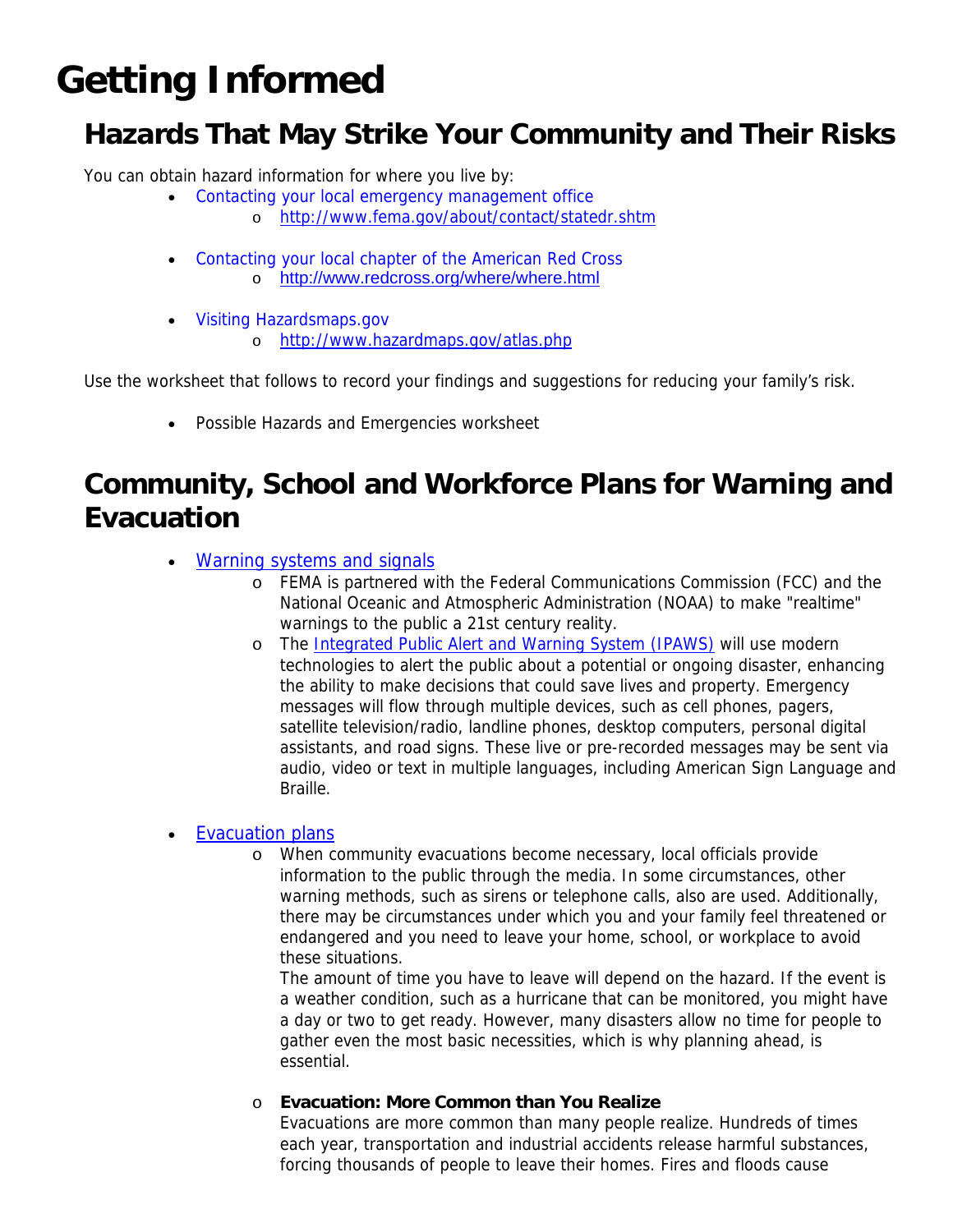evacuations even more frequently. Almost every year, people along the Gulf and Atlantic coasts evacuate in the face of approaching hurricanes.

Ask local authorities about emergency evacuation routes and see if maps may are available with evacuation routes marked.

#### **Evacuation Guidelines**

| Always:                                                                                                                                                                                                                                   | If time permits:                                                                                                                                                                                                                                                       |
|-------------------------------------------------------------------------------------------------------------------------------------------------------------------------------------------------------------------------------------------|------------------------------------------------------------------------------------------------------------------------------------------------------------------------------------------------------------------------------------------------------------------------|
| Keep a full tank of gas in your car if an evacuation<br>seems likely. Gas stations may be closed during<br>emergencies and unable to pump gas during power<br>outages. Plan to take one car per family to reduce<br>congestion and delay. | Gather your disaster supplies kit.                                                                                                                                                                                                                                     |
| Make transportation arrangements with friends or<br>your local government if you do<br>not own a car.                                                                                                                                     | Wear sturdy shoes and clothing<br>that provides some protection,<br>such as long pants, long-sleeved shirts, and a cap.                                                                                                                                                |
| Listen to a battery-powered radio and follow local<br>evacuation instructions.                                                                                                                                                            | Secure your home:<br>Close and lock doors and windows.<br>Unplug electrical equipment, such as radios and<br>televisions, and small appliances, such as toasters<br>and microwaves. Leave freezers and refrigerators<br>plugged in unless there is a risk of flooding. |
| Gather your family and go if you are in- structed to<br>evacuate immediately.                                                                                                                                                             | Let others know where you are going.                                                                                                                                                                                                                                   |
| Leave early enough to avoid being trapped by<br>severe weather.                                                                                                                                                                           |                                                                                                                                                                                                                                                                        |
| Follow recommended evacuation routes. Do not<br>take shortcuts; they may be blocked.                                                                                                                                                      |                                                                                                                                                                                                                                                                        |
| Be alert for washed-out roads and bridges. Do not<br>drive into flooded areas.                                                                                                                                                            |                                                                                                                                                                                                                                                                        |
| Stay away from downed power lines.                                                                                                                                                                                                        |                                                                                                                                                                                                                                                                        |

- [Community and Other Plans](http://www.fema.gov/plan/prepare/community.shtm)
	- o Ask local officials the following questions about your community's disaster/emergency plans.
		- 1. Does my community have a plan?
		- 2. Can I obtain a copy?
		- 3. What does the plan contain?
		- 4. How often is it updated?
		- 5. What should I know about the plan?
		- 6. What hazards does it cover?
		- 7. In addition to finding out about your community's plan, it is important that you know what plans are in place for your workplace and your children's school or day care center.